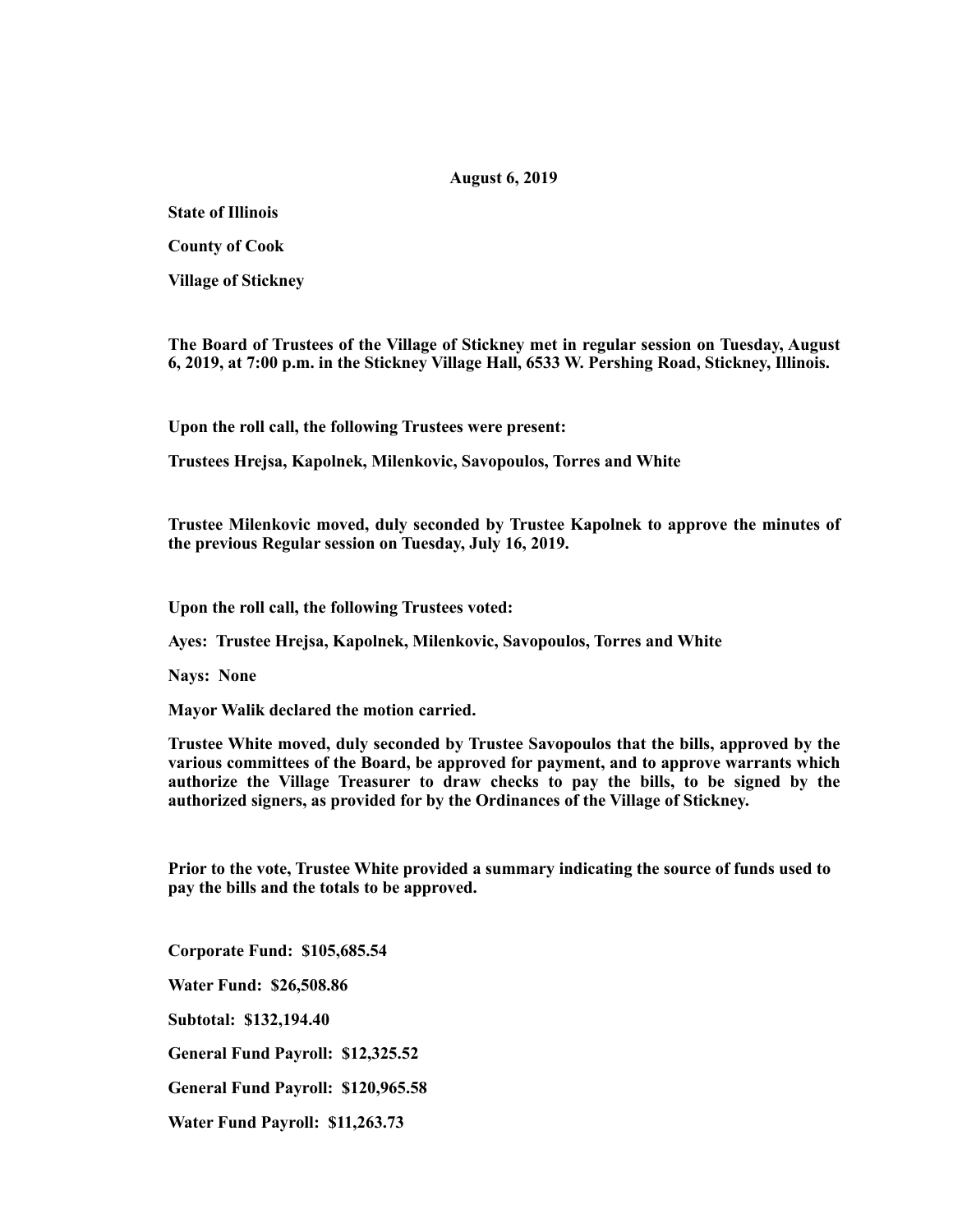**Subtotal: \$144,554.83** 

**Total to be approved by Village Trustees: \$276,749.23** 

**Upon the roll call, the following Trustees voted:** 

**Ayes: Trustee Hrejsa, Kapolnek, Milenkovic, Savopoulos, Torres and White** 

**Nays: None** 

**Mayor Walik declared the motion carried.** 

**Trustee White moved, duly seconded by Trustee Savopoulos to Approve Resolution 13-2019, "A Resolution Approving and Authorizing the Execution of a Cost Sharing Intergovernmental Agreement for Participation in the 2019 Statewide Planning and Research Program ("SPRP" of the Illinois Department of Transportation"IDOT") with the Village of Western Springs to Serve as Lead Agency for Purposes of Applying for an IDOT Grant to Pay a Consulting Engineer to Prepare a Regional Comprehensive** 

**Page 2** 

**Transportation Infrastructure Plan and Administering a Request for Qualifications Process for the Selection of Said Consulting Engineer for the Village of Stickney"** 

**Prior to the vote, Trustee White explained he and Public Works Director Joe Lopez went to a meeting several weeks ago. All surrounding communities are involved with this. Stickney is the last to get on board. After meeting with one of the people in charge with this we now better understand the concept. This will give us opportunities to partake in grants. Any communities that our borders touch you get more points to get more money. He used Berwyn as an example of the possibility of sharing in a grant for repaving of Oak Park Avenue. If we are not involved with this group we would not have the opportunities to get that money.** 

**Upon the roll call, the following Trustees voted:** 

**Ayes: Trustee Hrejsa, Kapolnek, Milenkovic, Savopoulos, Torres and White** 

**Nays: None** 

**Mayor Walik declared the motion carried.** 

**Trustee Milenkovic moved, duly seconded by Trustee White to approve Resolution 14-2019, "A Resolution Relating to Participation by Elected Officials in the Illinois Municipal Retirement Fund"** 

**Prior to the vote the Mayor asked the clerk to explain. Clerk McAdams explained that this is mandated by the Illinois Municipal Retirement Fund. Every two years we are obligated to pass a resolution to have people who are already named, who is the Mayor and the Clerk who was designated in 2009, to be able to continue to be involved in the IMRF pension if they work 1000 hours per year. This is IMRF's way in making the municipalities compliant. It is checks and balances.** 

**Upon the roll call, the following Trustees voted:**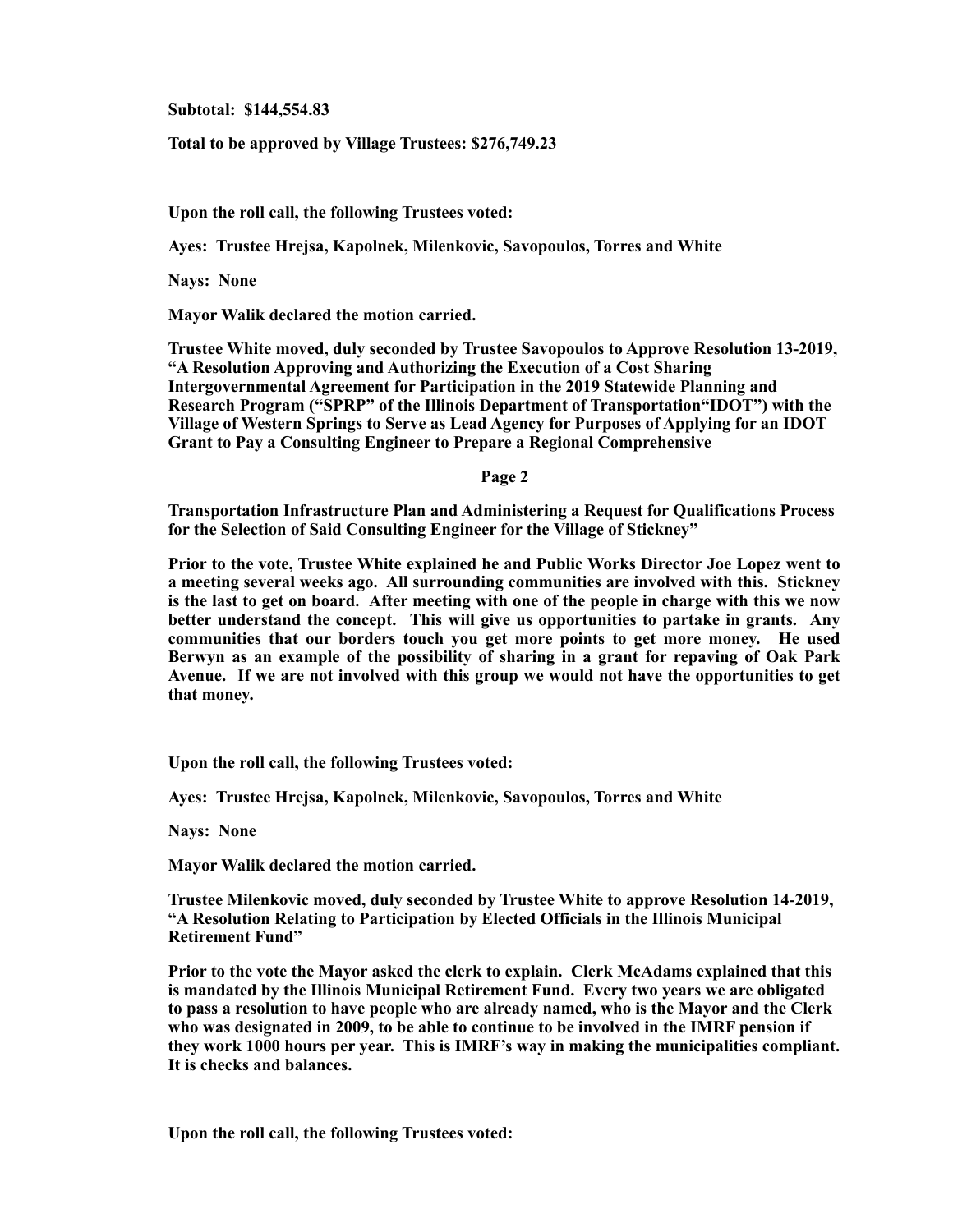**Ayes: Trustee Hrejsa, Kapolnek, Milenkovic, Savopoulos, Torres and White** 

**Nays: None** 

**Mayor Walik declared the motion carried.** 

**Trustee Savopoulos moved, duly seconded by Trustee Torres to approve Resolution 15-2019, "A Resolution Awarding the Bid Lowest Responsive and Responsible Bidder M&J Asphalt Paying Company, Inc. for Certain Paving Improvements in the Village of Stickney, for the Village of Stickney, County of Cook, State of Illinois.** 

**Upon the roll call, the following Trustees voted:** 

**Ayes: Trustee Hrejsa, Kapolnek, Milenkovic, Savopoulos, Torres and White** 

**Nays: None** 

**Mayor Walik declared the motion carried.** 

**Trustee Kapolnek moved, duly seconded by Trustee Hrejsa to Approve Resolution** 

**16-2019, "A Resolution Rescinding and Revoking the Village of Stickney's Notice to Withdraw to the Intergovernmental Risk Management Agency"** 

**Prior to the vote Village Attorney Tiffany Jaworski explained that a few months back the board decided to notify IRMA that they were going to potentially withdraw from IRMA. This is required in order for them to go out to find cheaper rates for the coverage that IRMA offers. They were not able to find cheaper rates within the** 

**Page 3** 

**timeframe necessary. In order to insure that the Village has coverage, we had to revoke our withdrawal from IRMA. There is no guarantee that IRMA is going to accept the revocation but, according to the person that the attorney spoke to at IRMA, she has never seen anyone not get reaccepted. It is likely that Stickney will be able to stay with IRMA. Should the Village want to go out sometime in the future to look at various insurance programs to get better rates, the Village is certainly in its rights to do so.** 

**Upon the roll call, the following Trustees voted:** 

**Ayes: Trustee Hrejsa, Kapolnek, Milenkovic, Savopoulos, Torres and White** 

**Nays: None** 

**Mayor Walik declared the motion carried.** 

**Trustee Savopoulos moved, duly seconded by Trustee White to grant permission to conduct a Football and Soccer Parade August 10, 2019 at 12:00 noon from Haley Park to the Football/Soccer Field.** 

**Upon the roll call, the following Trustees voted:** 

**Ayes: Trustee Hrejsa, Kapolnek, Milenkovic, Savopoulos, Torres and White** 

**Nays: None** 

**Mayor Walik declared the motion carried.**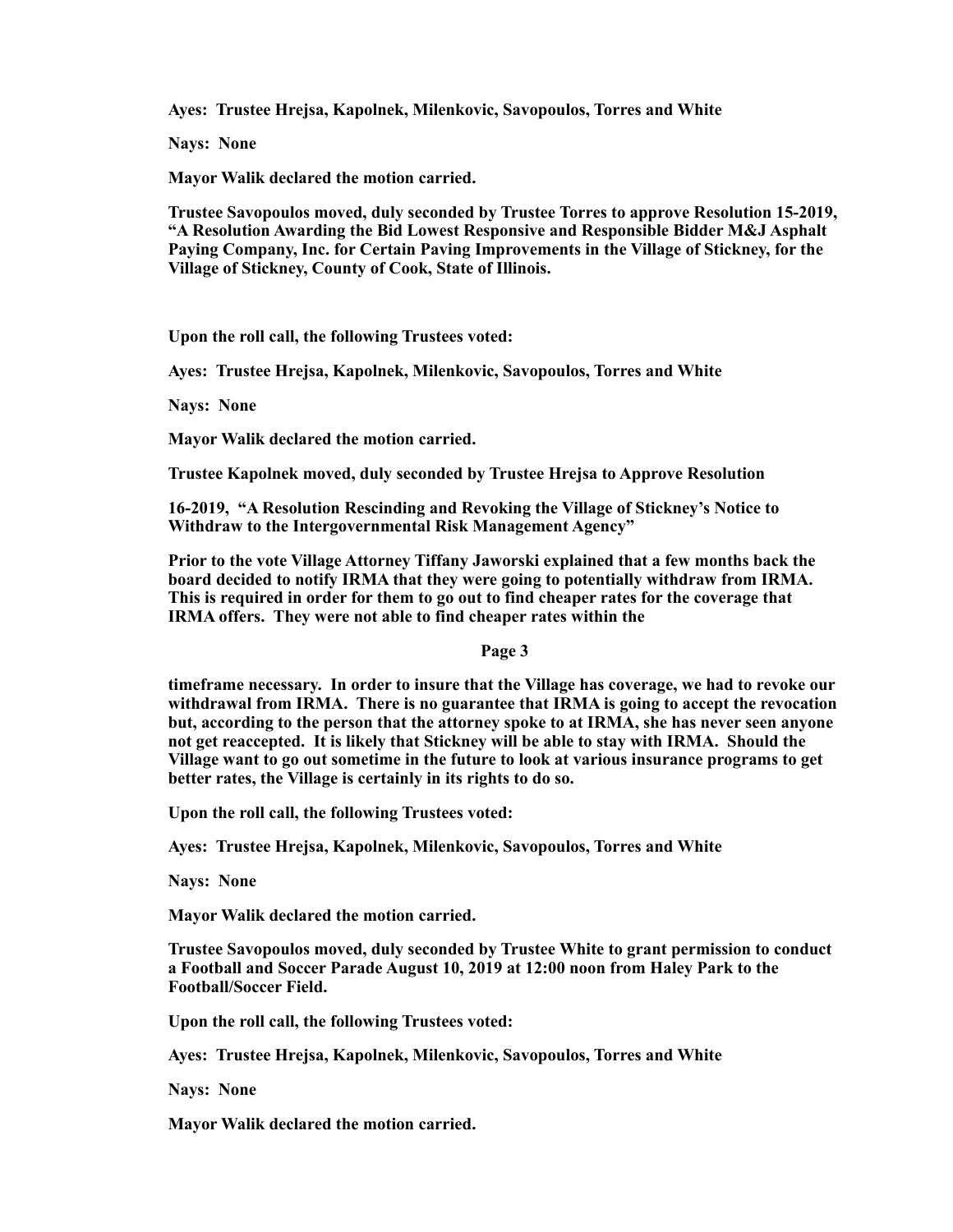**MAYOR'S REPORT: Information was provided from the MWRD concerning free compost available at 6001 Pershing. He thanked all the volunteers that worked the Senior Luncheon yesterday. He asked that people consider attending the Football and Soccer parade on Saturday. There will be an ice cream party hosted by Building Inspector Josh Brniak. The Trustees and Clerk were now given custom-made shadow boxes made by Trustee Torres with mementos from the Dedication of the Veteran's Pavilions.** 

**CLERK'S REPORT: The Clerk read a thank you note from Mariene Scheive for checking on the seniors. An email was read from Steve and Cindy Brabec . They were visiting their aunt and uncle (Carol and Len Brabec) when Mayor Walik, Trustees Milenkovic and Savopoulos paid a wellness check. They were informed that the HVAC was not functioning. They quickly worked to find someone to diagnose and fix the problem. The writer said, "It is rare these days that anyone has anything good to say about politics and politicians in general. However, your response to two citizens in need is an example of what politics should be---solving problems for people, no matter how minor they may seem. Thank you again for helping my aunt and uncle and I'll remember what you did whenever I get discouraged about politics and politicians!" The Clerk continued with information pertaining to the 2020 Census.** 

## **TRUSTEE REPORTS:**

**Trustee Kapolnek gave the Stickney Fire Department Call Totals for January through June, 2019: Ambulance calls; 327: Mutual Aid Calls; 80: Service Calls; 36: Fire Calls; 57: Hazardous Condition Calls; 10: Motor Vehicle Accidents; 25: Working Fires; 3: Brush/ Trash Fires; 1: Car Fires; 1: Outside Equipment Fires; 0: Error Generated Calls; 10: TOTAL CALLS FOR 2019; 550:** 

## **Page 4**

**Trustee Torres thanked everyone who participated in the Village-Wide Garage Sale.** 

**Trustee Milenkovic provided information on the Tree Lottery. Trees will be available for residents who would like a tree planted in the parkway of their home. There should be 20 trees. There will be a lottery for a tree. Applications will be available in the front office in September. Selection will take place in the end of September. Planting will take place in October. The tree grant that Ed Bartunek is working on will cover the cost of the lottery along with some of the trees that will be planted at the new Veteran's Pavilion. The variety of the trees will be: Eastern Red Bud, River Burch, Tulip Tree and Silver Linden: In addition, Trustee Milenkovic attended the Midway Noise Compatibility Commission meeting on July 26. There were no noise complaints from Stickney. During the 2nd quarter of 2019 our noise level was at 51.8 Decibels. This was down over 1 Decibel from last year's 2nd quarter. The threshold is 65 Decibels in order to receive remediation. It was found that the odorous windows was found to be from the screens. Now they are replacing all the screens.**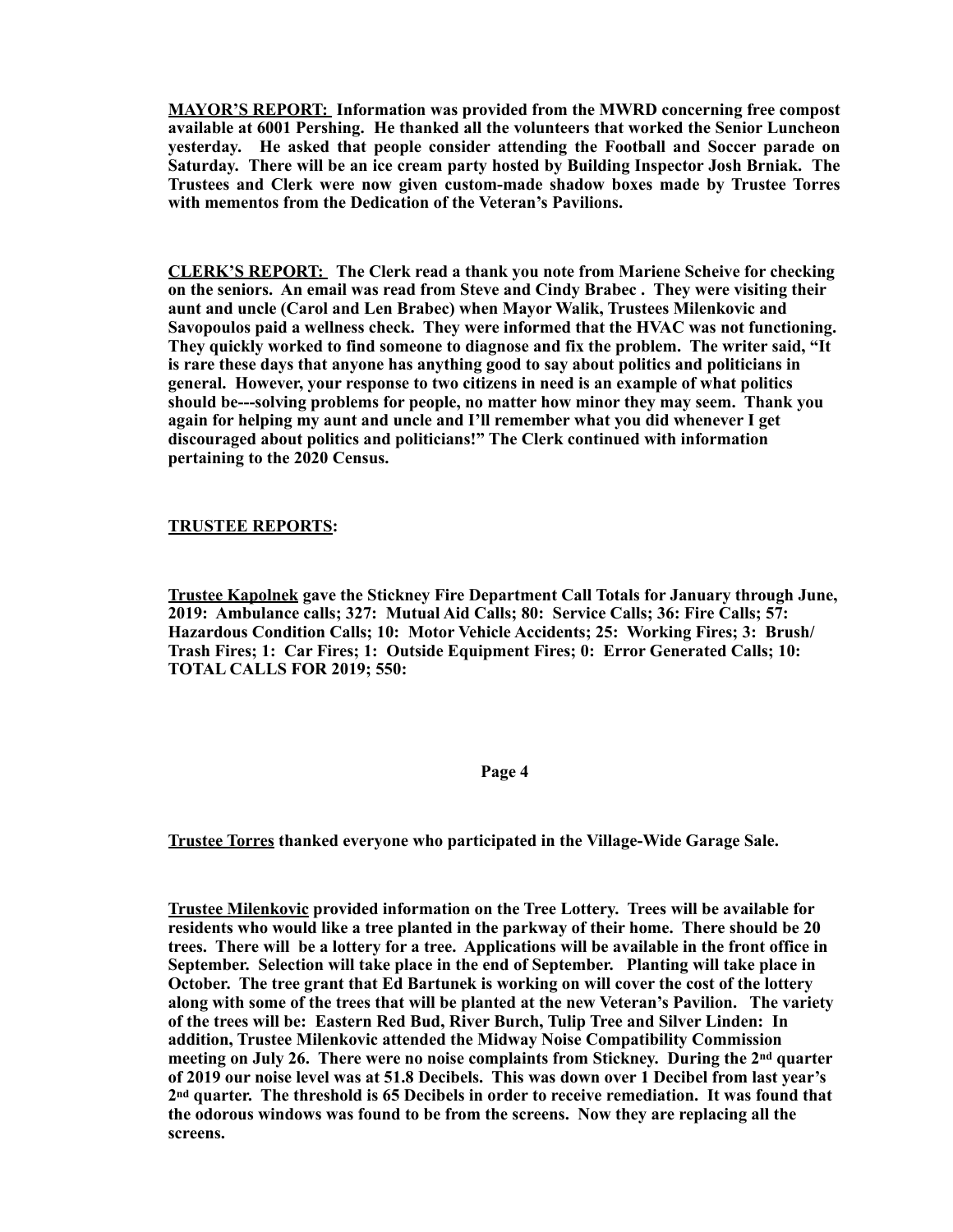**Trustee Savopoulos reported that the 50/50 sidewalk program ended at the end of July. There 178 squares to be replaced. The project should start in mid-September. He also provided information about a Property Tax Outreach on August 19. It is presented by the Cook County Board of Review and Stickney Township Assessor's Office. The location is at the North Clinic, 6721 W. 40th Street at 9:00 a.m.** 

**Trustee White informed people of the ribbon-cutting ceremony of the state-of-the-arts fitness center at Morton College. It is free and open for residents to use. In addition, he warned people of letters that appear to be from ComEd. It tells people that on August 18, Eligo will no longer be their electric provider. If they call the number listed in this letter they could find a new electric provider. Stickney has a contract with Eligo. The contract has at least six more months to go. Another warning was given about a \$4,550 check scam that was delivered by FedEx last Friday. There are instruction for you to go to Walmart to buy gift cards and scratch them off the authorization numbers and take pictures and send the pictures to them. Once you deposit the check, they tell you that you could keep half of the money.** 

**Village Attorney Tiffany Jaworski suggested that we contact Eligo Energy. Trustee White already spoke to them. They are waiting to receive a copy of the letter.** 

**The Mayor asked Ed Bartunek to give a tree report. He gave credit to Administrative Assistant Beth Lukas for being in touch with the Morton Arboretum on the grant. We are expected to get 30 to 40 trees. He mentioned he is looking for a variety of colors for planting at the Veteran's Memorial.** 

## **DEPARTMENT REPORTS:**

**Fire Chief Jeff Boyajian updated us on the testing being done at the fire house. The ladders have been tested as well as the air packs. The hydraulic tools passed inspections . They hired six new guys.** 

**Police Chief Dan Babich announced that Police Officer Ashley McDonald delivered her baby today. It is a baby girl named Amelia. This is a first for the department. The kids are going back to school on August 26. The Chief mentioned that one of citizens** 

**Page 5** 

**who complains a lot about speeding near his house was invited to sit in a squad and read the radar. He saw for himself that not all of the drivers were speeding. Last week's adjudication was a full house. They were out the door. Traffic arrests are at an all-time high. Our officers are staying in our local area. Scams were also addressed. Do not let anyone in the house. Do not give any information whether it is on the computer or by phone. People are bold. Don't trust anyone. All our officers finished the training program.**